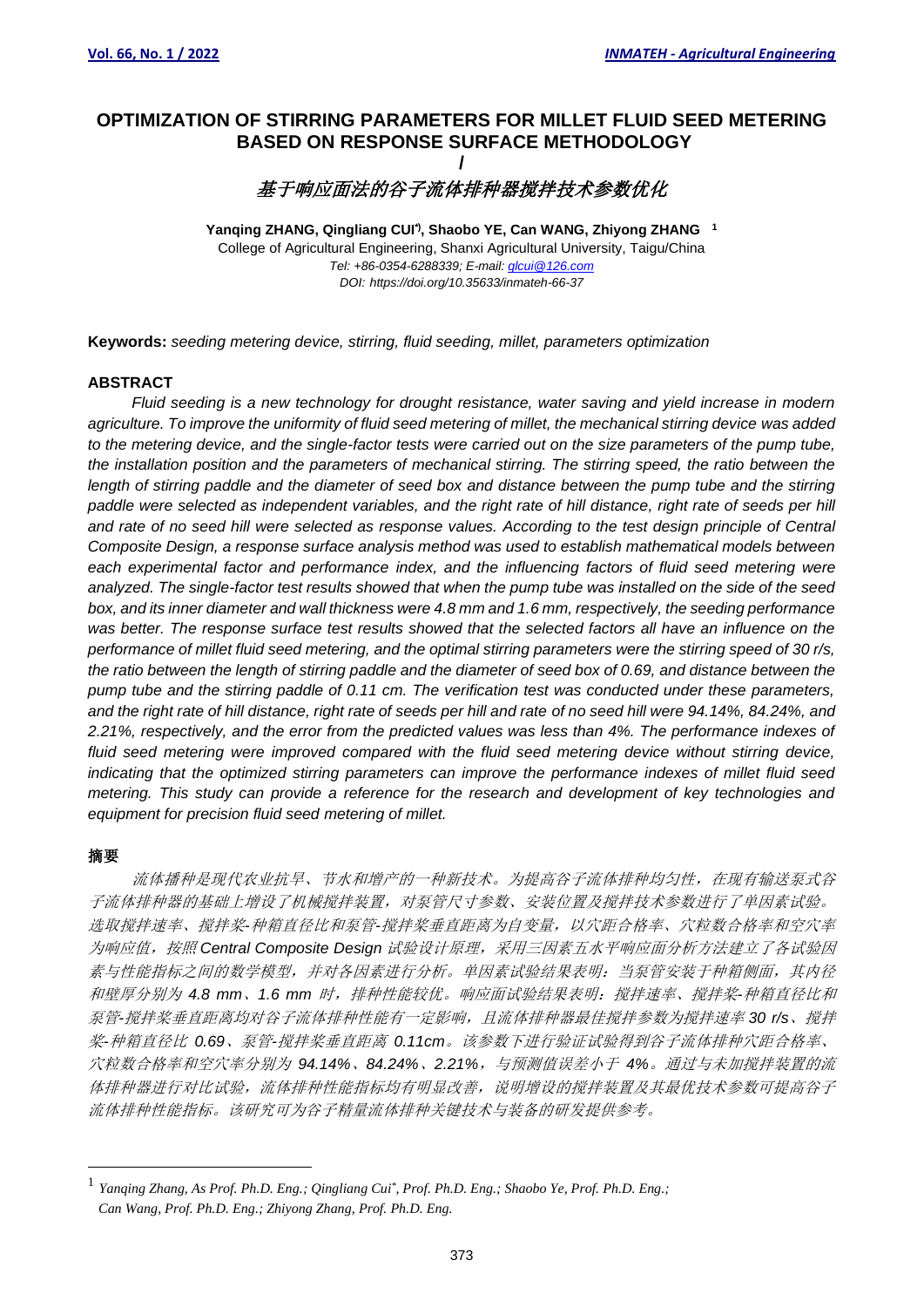#### **INTRODUCTION**

Millet is a coarse grain crop grown in arid regions of northern China. In recent years, the realization of precise mechanized sowing of millet has been one of the problems to be solved urgently with the gradual development of the millet industry *(Du et al., 2015; Li et al., 2014).* Millet is often sown in dry land with little rain, and it is difficult to germinate after sowing in the hilly and mountainous areas of northern China *(Tian et al., 2013)*. At the same time, the traditional mechanical sowing technology and equipment were used by most farmers to sow millet, which resulted in poor uniformity of sowing, large sowing amount, irregular seedling emergence, heavy thinning workload, and even the phenomenon of seedling shortage *(Zhang et al., 2017)*. Fluid seeding is a new technology for modern agriculture to resist drought, save water and increase production, that is to say, a method of quantitative machine seeding by evenly distributing seeds in a water solution with the water retaining agent *(Pill, 1991)*. The water retaining agent has a high viscosity, water absorption and water retention. It can slowly release water for crop absorption and utilization. In the case of drought, the purpose of seedling growth and stable yield can be achieved *(Chen et al., 2010; Hayes et al., 2010).* Therefore, using the fluid seeding method can not only improve the uniformity of seeding, but also promote the growth of millet in dry land.

At present, spray seeding is mainly used for fluid seeding of small seeds, such as pneumatic fluid seeder, *KangdaCPB8* spray seeder and *SL-PBJ* spray seeder, which are mainly applied to the drill and broadcast sowing for forage grass and flower seeds *(Currah et al., 2010).* A precise fluid seeding device controlled by a microcomputer has been developed in America and Japan, but it is still in the stage of experimental research and has not been popularized yet *(Wu, 1995)*. A study showed that the structure of the seed box was optimized by the stirring system of pressurized air, and the corn seeds tended to be uniformly suspended by air stirring of high pressure *(Xin et al., 2008).* The Scholars analyzed the interaction mechanism of seeds, water retaining agent and bubbles in the multiphase flow, revealed the theory of uniform suspension of seeds in the multiphase flow and invented three kinds of fluid seeding device, such as roller type, groove type, cable tray type, which provides a key technology for quantitative sowing of large seeds *(Xin et al., 2016a; Xin et al., 2016b)*. Millet seeds are small in size and light in weight, belonging to small seeds *(Sun et al., 2021)*, and there are still problems such as a large amount of sowing and poor uniformity in the field. So it is necessary to develop the fluid seeding equipment which should meet the requirements of precision seeding.

The seed metering device is the core component of the seeder. Our project initially developed a fluid metering device of the delivery pump for millet seeds, but it has the problem of uneven seed metering. Mechanical stirring is an important method to promote the uniformity of solid-liquid mixture *(Li et al., 2021)*. In this study, a mechanical stirring device was added to the seed box, the effects of the size parameters of the pump tube, installation position and stirring technical parameters on the seed metering performance were analyzed, and the optimal stirring parameters were obtained. The performance of the fluid seed metering device was improved through mechanical stirring, providing a reference for the development of fluid seed metering technology for millet seeds.

#### **MATERIALS AND METHODS**

#### **Materials and equipment**

Jingu No. 21 millet seed were selected, which is widely grown locally. The 1000-grain weight of millet seed was 3.31 g (13.2%, w.b.), and its average length, width and thickness were 3.14 mm ,1.92 mm and 1.50 mm, respectively. *Anxin* water retaining agent was used to prepare solid-liquid mixture, and the rate of water absorption was 450-500. The mass ratio of water retaining agent, millet seeds and water in a solid-liquid mixture was 1.1∶10∶200, and the viscosity of the solid-liquid mixture was 1.62 Pa·s *(Zhang et al., 2017).*

The self-made test bench, fluid seed metering device, had been adopted to the performance test, and its structure is shown in Fig.1. Its operation process is that negative pressure was generated inside the pump tube and the solid-liquid mixture was extracted from the seed box under the extrusion pressure of the delivery pump. The seeds passed through pump tube, three-way tube, long bent tube and short bent tube, and were finally discharged from the end drainage tube. The delivery pump provided power for the seed delivery, and the amount of seed metering could be adjusted by changing the speed of the delivery pump. The combination of the three-way tube, long bent tube and short bent tube can improve the uniformity of the seed metering, and the limiting clip was used to prevent the pump tube from moving *(Zhang et al., 2017).*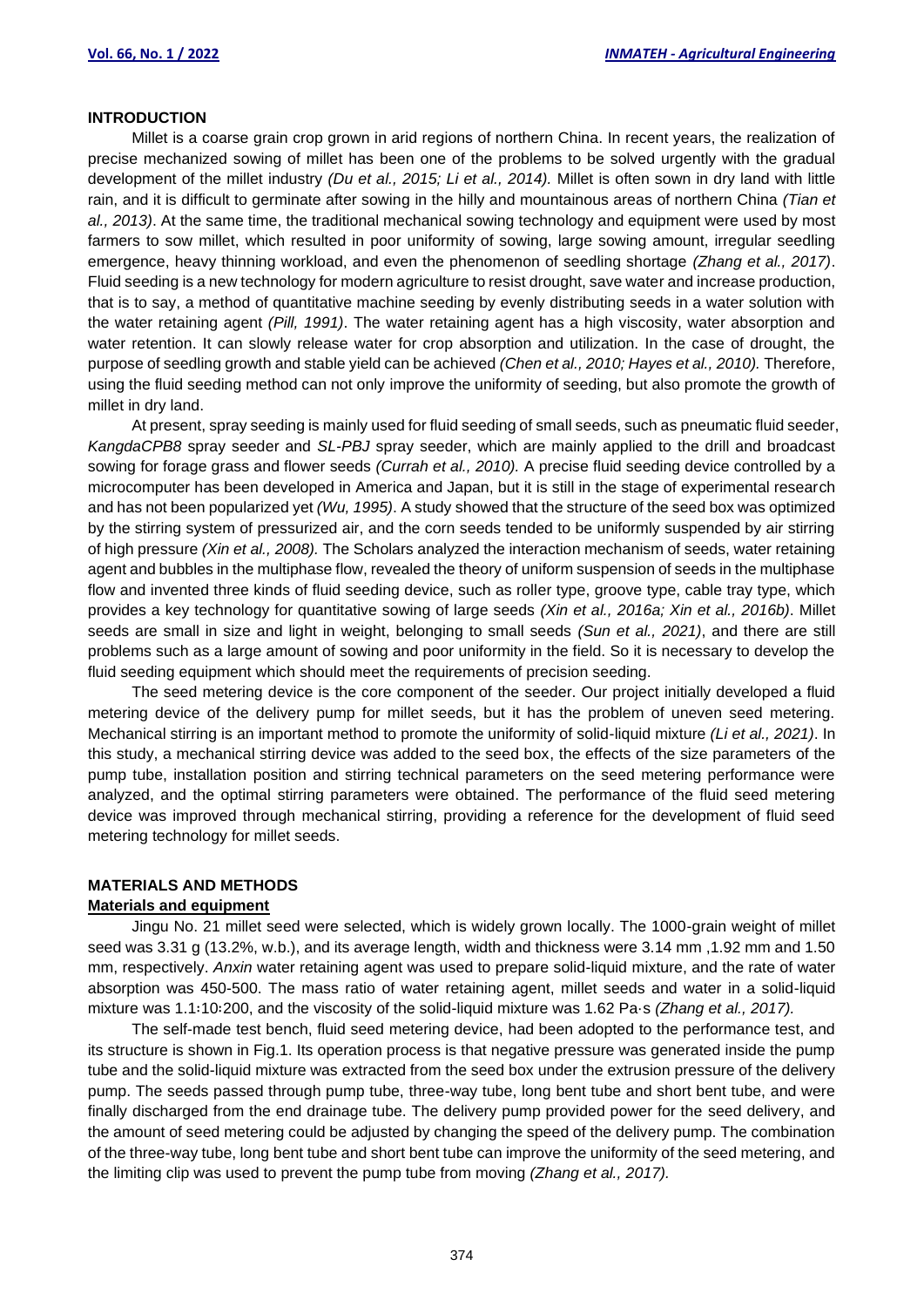In order to improve the performance of the fluid seed metering device, a cylindrical barrel was used as a seed box, and a mechanical stirring device was added in this study, as shown in Fig.2. The speed of the mechanical stirring device *R* can be adjusted by the motor controller, and its adjustment range is 0-3000 r/min. The stirring paddle can be replaced in different tests, and the ratio of the stirring paddle length *t* to the diameter of the seed box *T* was 0.5-0.9. The width of the stirring paddle *d* and its distance from the bottom of the seed box *h* were 10 mm and 45 mm, respectively. The pump tube could be installed at the bottom, top and side of the seed box, so as to facilitate seed metering performance tests at different installation positions of the pump tube. Meanwhile, the position of the pump tube on the side of the seed box can be adjusted, and its vertical distance from the stirring paddle *D* was -4 - +4 cm ( $-$ ' represents the position below the stirring paddle, and '+' represents the position above the stirring paddle). All fluid metering performance tests were carried out on a mobile platform with a speed adjustment range of 0.5 – 1 m/s. *(Zhang et al., 2017).* The other test tools were mass balance (500 g, 0.01 g), rulers (500 cm, 0.1 cm), and the pump tubes with different size parameters. In this study, the speed of the delivery pump and mobile platform were 40 r/min and 0.5 m/s, respectively.



*1.Seed box; 2.Limiting clip; 3.Delivery pump; 4.Pump tube; 5.Three-way tube; 6.Long bent tube; 7.End drainage tube; 8.Short bent tube*

*1.Top entrance of pump tube; 2.Side entrance of pump tube; 3. Bottom entrance of pump tube; 4. Stirring paddle; 5. Seed box*

#### **Test evaluation index**

The NY/T 987-2006 "Operating quality grains film-covering hill-drop drill" was referenced for fluid seeding performance tests *(China Agriculture Press, 2006)*. The seed number of 51 holes was recorded in each experiment, and the distance between 50 holes was measured continuously. According to the agronomic requirements of millet sowing, the theoretical hill distance value  $\pm$  1.5cm was the qualified hill distance, and the reasonable seed number per hill was 2-4 *(Cui et al., 2017; Ren et al., 2014)*. The experiment was repeated for 3 times, and the evaluation indexes of the right rate of hill distance Y<sub>1</sub>, right rate of seeds per hill Y<sub>2</sub> and rate of no seed hill Y<sub>3</sub> were calculated as follows:

$$
Y_1 = \frac{P}{e-1} \times 100\% \tag{1}
$$

$$
Y_2 = \frac{Q}{e} \times 100\% \tag{2}
$$

$$
Y_3 = \frac{W}{e} \times 100\% \tag{3}
$$

Where: *P* is the number of qualified hill distances, *Q* is the number of right seeds range, *W* is the number of no seeds per hill, *e* is the total number of hills determined in the test.

The undamaged millet seeds were selected for static tests of fluid seed metering, and 200 mL solid-liquid mixture was collected to calculate the rate of seed breakage *Z*.

The experiment was repeated for 3 times, and the formula of *Z* is as follows:

$$
Z = \frac{M}{N} \times 100\% \tag{4}
$$

Where: *Z* is the rate of seed breakage, *M* is the number of damaged seeds, *N* is the total number of seeds.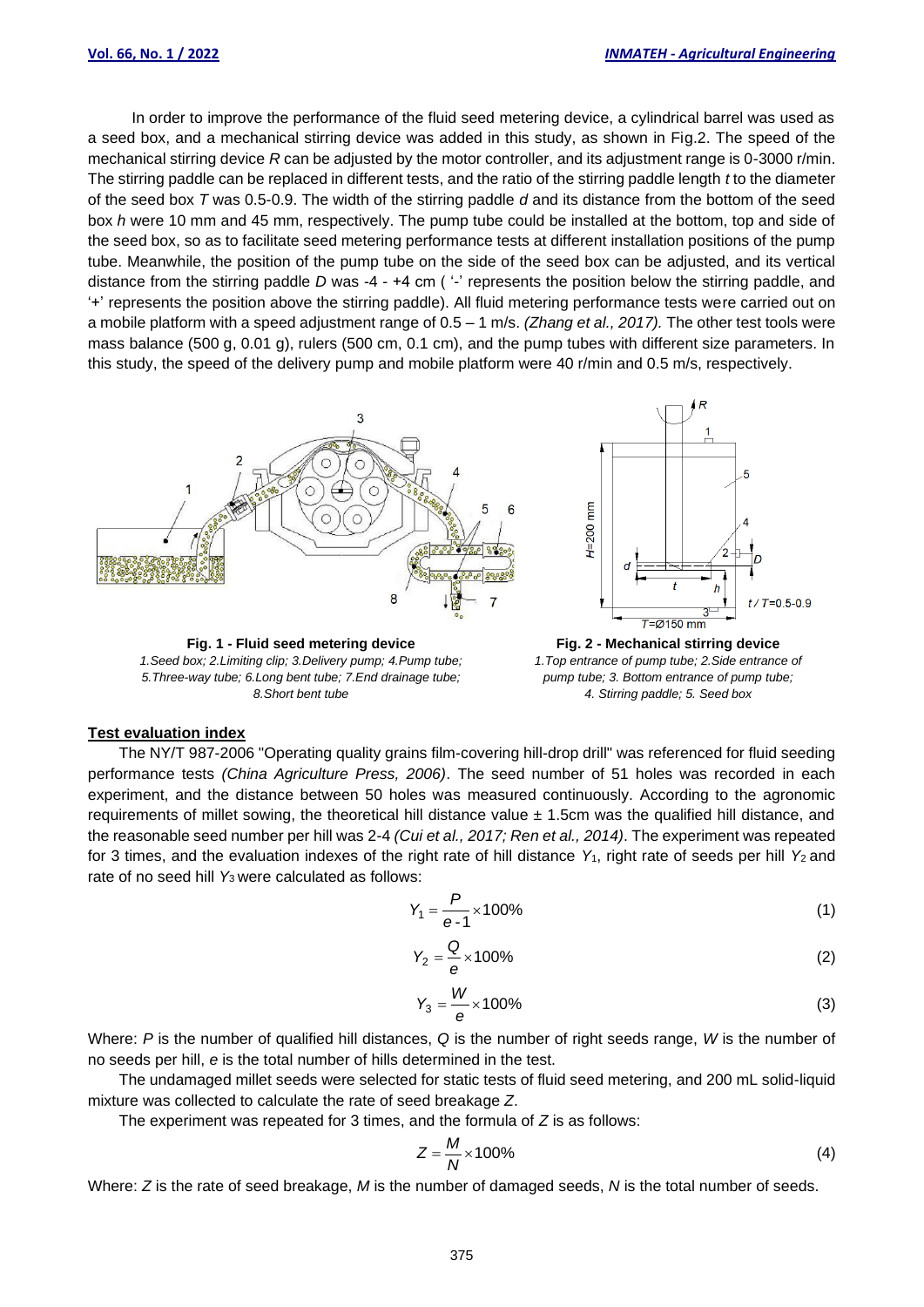### **Test design**

The test device is shown in Fig.3. The single-factor performance tests of fluid seeding were carried out by selecting the different size parameters of the pump tube, installation position of the pump tube, stirring speed and ratio between the length of stirring paddle and the diameter of seed box as the factors. The vertical distance between the pump tube and the stirring paddle was selected as a factor to carry out the fluid seeding performance test after the installation position of the pump tube was determined, and test factors and levels are shown in Table 1.

In order to further study the influence factors on the performance of fluid seeding and optimize technical parameters of mechanical stirring, Central Composite Design (CCD) was used for response surface test design based on the single-factor tests, and the relation of practical and coding values with CCD is shown in Table 2.



**Fig. 3 - Test of fluid seed metering** 

**Table 1** 

| <b>Factors and levels of single-factor tests</b> |                                                                                           |    |                                                                                  |                                 |                                                                      |  |  |  |
|--------------------------------------------------|-------------------------------------------------------------------------------------------|----|----------------------------------------------------------------------------------|---------------------------------|----------------------------------------------------------------------|--|--|--|
| <b>Levels</b>                                    | <b>Stirring</b><br>Inner diameter<br>(thickness) of<br>speed<br>R/(r/s)<br>pump tube / mm |    | Ratio between the length<br>of stirring paddle and the<br>diameter of seed box A | <b>Installation</b><br>position | Distance between<br>the pump tube and<br>the stirring paddle<br>D/cm |  |  |  |
|                                                  | 4(1)                                                                                      | 20 | 0.5                                                                              |                                 | -4                                                                   |  |  |  |
|                                                  | 4(2)                                                                                      | 25 | 0.6                                                                              | Top                             | $-2$                                                                 |  |  |  |
| 3                                                | 4.8(1.6)                                                                                  | 30 | 0.7                                                                              | Side                            |                                                                      |  |  |  |
|                                                  | 6(1)                                                                                      | 35 | 0.8                                                                              | <b>Bottom</b>                   | +2                                                                   |  |  |  |
| 5                                                | 6(2)                                                                                      | 40 | 0.9                                                                              |                                 | $+4$                                                                 |  |  |  |

#### **Table 2**

#### **Relation of practical and coding values with CCD**

|                  | <b>Practical values</b>                                                                                      |      |                                                              |  |  |  |  |  |
|------------------|--------------------------------------------------------------------------------------------------------------|------|--------------------------------------------------------------|--|--|--|--|--|
| Coding<br>values | <b>Stirring</b><br>Ratio between the length of stirring<br>speed $R/$<br>paddle and the diameter of seed box |      | Distance between the pump<br>tube and the stirring paddle D/ |  |  |  |  |  |
|                  | (r/s)                                                                                                        | A    | cm                                                           |  |  |  |  |  |
| $-1.682$         | 21.59                                                                                                        | 0.53 | $-3.36$                                                      |  |  |  |  |  |
| -1               | 25                                                                                                           | 0.6  | $-2$                                                         |  |  |  |  |  |
|                  | 30                                                                                                           | 0.7  |                                                              |  |  |  |  |  |
| $+1$             | 35                                                                                                           | 0.8  | $+2$                                                         |  |  |  |  |  |
| $+1.682$         | 38.41                                                                                                        | 0.87 | $+3.36$                                                      |  |  |  |  |  |

### **RESULTS**

### **Results of single-factor test**

The performance tests of fluid seed metering were carried out by replacing the pump tube of different size parameters when the seeds were discharged from the side of the seed box and the *R, A* and *D* were determined as 30 r/s, 0.7 and 0 cm, respectively.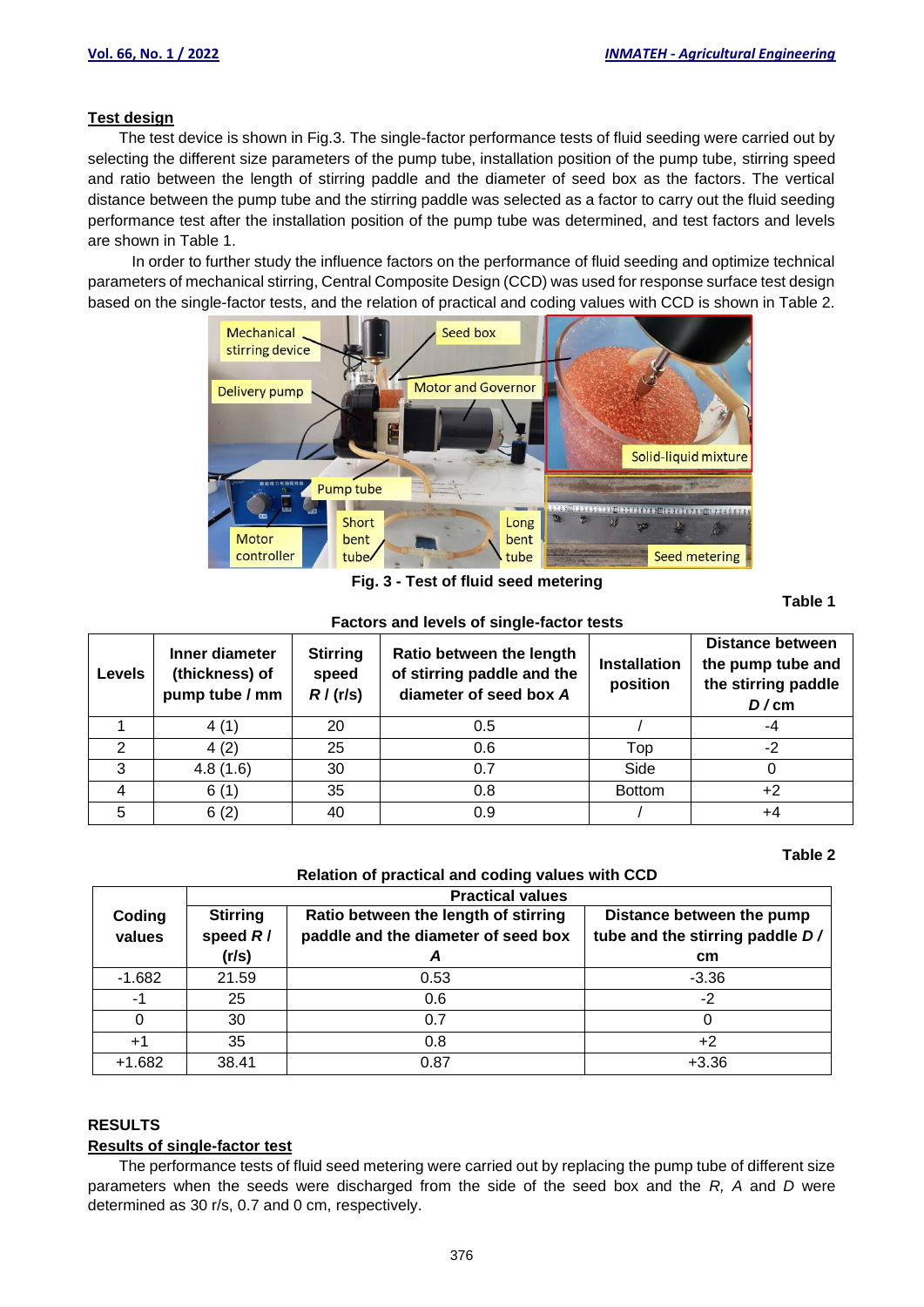Exploring the effect of the installation position, the inner diameter and wall thickness of the pump tube were 4.8 mm and 1.6 mm, respectively. As shown in Table 3, the seeds could not move smoothly in the pump tube, and the pump tube was clogged when the inner diameter of the pump tube was 4 mm. It was related to the size of the millet seed, and the agglomeration of multiple seeds caused the clogging and seed breakage in the pump tube. The right rate of hill distance, right rate of seeds per hill and rate of seed breakage improved obviously when the inner diameter of the pump tube increased to  $4.8 - 6$  mm, but the rate of no seed hill of the pump tube with a 6 mm inner diameter was higher than that of the pump tube with a 4.8 mm inner diameter. This is mainly because in the process of seed filling, more liquid was pumped and the seeds were not extracted proportionally.

In the case of the installation position of the pump tube, all the values of the evaluation indexes showed that the pump tube could be installed on the side of the seed box. Therefore, the pump tube with a 4.8 mm inner diameter was selected and installed on the side of the seed box for the best performance of the millet fluid seed metering.

In this study, the performance tests of fluid seed metering under different stirring speeds were conducted when *A* and *D* were 0.7 and 0 cm, respectively. It can be obtained from Table 4 that the right rate of hill distance *Y*<sup>1</sup> and right rate of seeds per hill *Y*<sup>2</sup> generally increased first and then decreased with the increase of the stirring speed, and the rate of no seed hill *Y*<sup>3</sup> first decreased and then increased. This reason may be that the viscosity of the solid-liquid mixture is relatively high, and a slow stirring speed cannot promote the uniform flow of the seeds. Similarly, the larger stirring speed causes the liquid flow to be accelerated in the solid-liquid mixture, resulting in an increase of the rate of no seed hill and a decrease of the right rate of seeds per hill.

| <b>Factor</b>            | Value         | $Y_1 / Y_0$ | $Y_2/Y_0$ | $Y_3 / V_0$ | $Z/$ % | Whether the clogging |
|--------------------------|---------------|-------------|-----------|-------------|--------|----------------------|
|                          | 4(1)          | 85.72       | 80.58     | 3.89        | 0.01   | Yes                  |
| Inner diameter           | 4(2)          | 87.14       | 81.30     | 3.14        | 0.005  | Yes                  |
| (thickness) of           | 4.8(1.6)      | 95.12       | 86.23     | 2.38        | 0      | <b>No</b>            |
| pump tube / mm           | 6(1)          | 94.13       | 85.44     | 3.53        | 0      | <b>No</b>            |
|                          | 6(2)          | 95.33       | 86.14     | 3.47        | 0      | <b>No</b>            |
|                          | Top           | 93.55       | 83.12     | 3.14        | 0      | <b>No</b>            |
| Installation<br>position | Side          | 95.12       | 86.23     | 2.38        | 0      | <b>No</b>            |
|                          | <b>Bottom</b> | 93.71       | 84.54     | 3.22        | 0      | No                   |

#### **Effects of the size parameters and installation position of pump tube on fluid seed metering**

Under the condition that the *R* and *D* were 30 r/s and 0 cm, respectively, the *A* was changed by installing different stirring paddles to conduct the fluid seed metering tests. The evaluation indexes were the optimum when the ratio between the length of the stirring paddle and the diameter of seed box *A* was 0.7. The main reason is that the high-viscosity mixture and the short stirring paddle could not make the seeds flow faster on the side of the seed box, and the long stirring paddle made the centrifugal force of millet seed increase, causing a large amount of liquid without seeds to be discharged.

#### **Table 4**

**Table 3**

| Effects of the stirring parameters on fluid seed metering of millet |       |             |             |           |        |  |  |  |
|---------------------------------------------------------------------|-------|-------------|-------------|-----------|--------|--|--|--|
| <b>Factor</b>                                                       | Value | $Y_1 / Y_0$ | $Y_2 / Y_0$ | $Y_3 / %$ | $Z/\%$ |  |  |  |
|                                                                     | 20    | 90.35       | 80.54       | 3.04      | 0      |  |  |  |
|                                                                     | 25    | 92.14       | 83.21       | 2.54      | 0      |  |  |  |
| Stirring speed R/(r/s)                                              | 30    | 95.33       | 86.78       | 2.15      | 0      |  |  |  |
|                                                                     | 35    | 95.12       | 81.24       | 2.28      | 0      |  |  |  |
|                                                                     | 40    | 95.20       | 78.25       | 2.33      | 0      |  |  |  |
|                                                                     | 0.5   | 89.23       | 79.55       | 2.89      | 0      |  |  |  |
| Ratio between the                                                   | 0.6   | 93.00       | 81.23       | 2.54      | 0      |  |  |  |
| length of stirring paddle<br>and the diameter of                    | 0.7   | 95.13       | 86.74       | 2.21      | 0      |  |  |  |
| seed box A                                                          | 0.8   | 91.23       | 86.41       | 2.23      | 0      |  |  |  |
|                                                                     | 0.9   | 88.26       | 87.55       | 2.34      | 0      |  |  |  |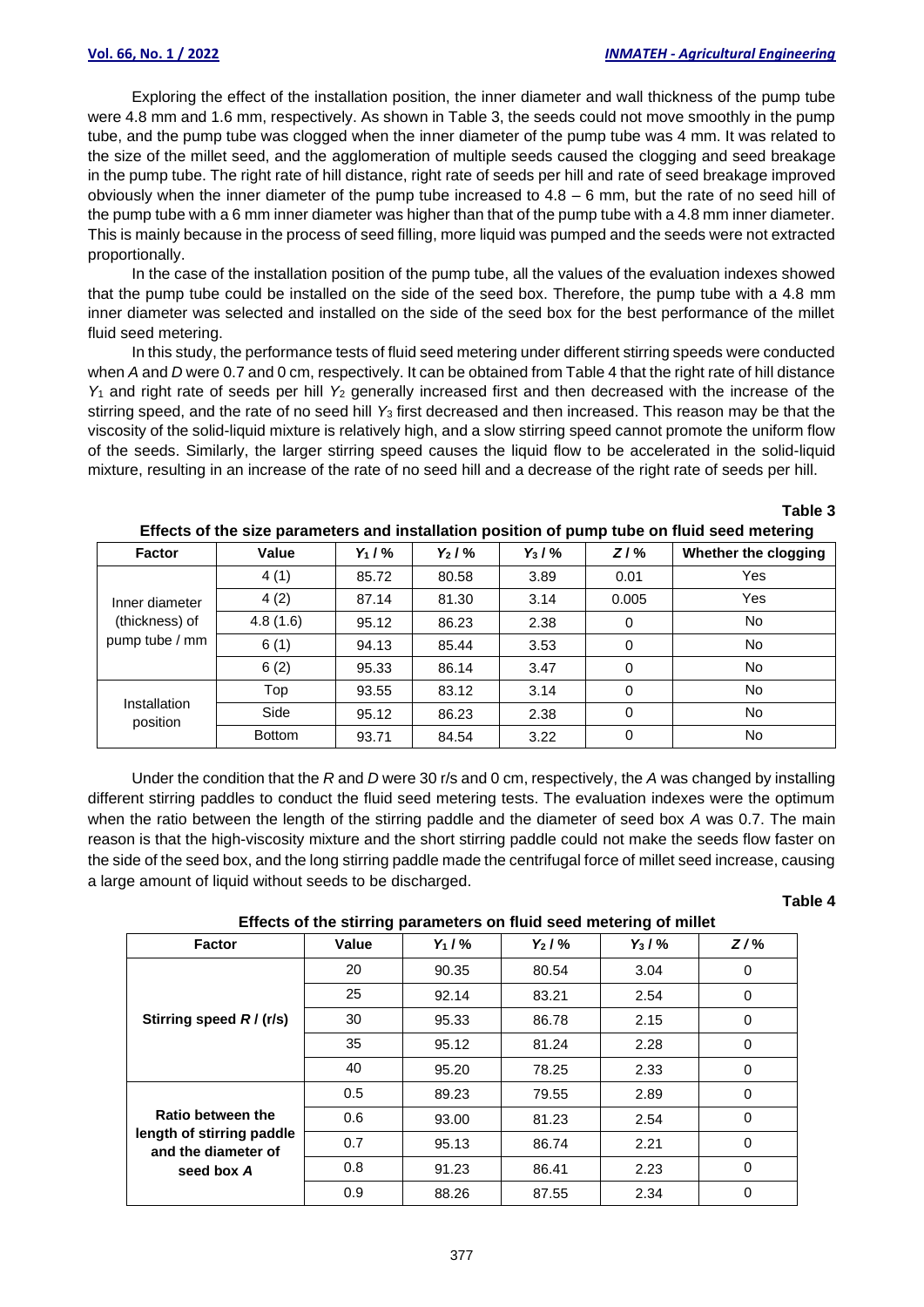|                      |       |         |        |         | (continuation) |  |
|----------------------|-------|---------|--------|---------|----------------|--|
| <b>Factor</b>        | Value | $Y1/$ % | Y2 / % | $Y3/$ % | $Z/$ %         |  |
|                      | -4    | 91.23   | 81.53  | 2.74    |                |  |
| Distance between the | -2    | 94.12   | 84.35  | 2.39    |                |  |
| pump tube and the    |       | 95.66   | 86.87  | 2.15    |                |  |
| stirring paddle D/cm | +2    | 91.03   | 84.47  | 2.29    |                |  |
|                      | +4    | 88.76   | 80.65  | 2.36    |                |  |

**Table 4**

The performance tests of fluid seed metering under the different distances between the pump tube and the stirring paddle were conducted when *R* and *A* were 30 r/s and 0.7, respectively. We can see from Table 4 that these indexes were optimal when the pump tube was installed on the side of the seed box and the closer the pump tube was to the stirring paddle. During the stirring process of the solid-liquid mixture, the main flow modes are circulating flow and turbulent flow, and the latter can promote the seeds to mix evenly in the liquid *(Blais B.et al., 2017; Xin et al., 2008)*. At the same time, we observed that millet seeds were not broken at a rapid stirring speed, and this is mainly due to the high viscosity of the solid-liquid mixture resulted in a faster stirring speed that does not cause the seeds to be broken.

## **Results of response surface test**

In order to obtain the optimal stirring parameters for fluid seed metering of millet, a response surface test was carried out after determining the size parameters and installation position of the pump tube, and Table 5 shows the results of the response surface test.

**Table 5** 

| <b>Testing</b>   |                  | <b>Factor levels</b> |              | $Y_1 / Y_0$ | $Y_2/Y_0$ | $Y_3/Y_0$ |
|------------------|------------------|----------------------|--------------|-------------|-----------|-----------|
| number           | $\boldsymbol{R}$ | A                    | D            |             |           |           |
| $\mathbf{1}$     | $-1$             | $-1$                 | $-1$         | 92.28       | 80.28     | 2.24      |
| $\overline{2}$   | $-1$             | $-1$                 | $\mathbf{1}$ | 96.01       | 86.79     | 2.18      |
| 3                | $-1$             | $\mathbf{1}$         | $-1$         | 95.65       | 86.54     | 2.14      |
| $\overline{4}$   | $-1$             | $\mathbf{1}$         | $\mathbf{1}$ | 91.43       | 84.70     | 2.45      |
| $\sqrt{5}$       | $\mathbf{1}$     | $-1$                 | $-1$         | 92.06       | 82.97     | 2.36      |
| $\,6\,$          | $\mathbf{1}$     | $-1$                 | $\mathbf{1}$ | 94.08       | 82.27     | 2.40      |
| $\overline{7}$   | $\mathbf{1}$     | $\mathbf{1}$         | $-1$         | 93.53       | 83.85     | 2.43      |
| $\,8\,$          | $\mathbf{1}$     | $\mathbf{1}$         | $\mathbf{1}$ | 96.39       | 86.11     | 2.16      |
| $\boldsymbol{9}$ | $-1.682$         | 0                    | $\mathsf 0$  | 95.78       | 87.78     | 2.07      |
| 10               | 1.682            | $\pmb{0}$            | 0            | 94.16       | 83.22     | 2.50      |
| 11               | $\mathbf 0$      | $-1.682$             | $\pmb{0}$    | 91.25       | 81.04     | 2.27      |
| 12               | $\pmb{0}$        | $+1.682$             | 0            | 91.64       | 81.92     | 2.42      |
| 13               | $\pmb{0}$        | $\mathsf 0$          | $-1.682$     | 93.46       | 82.00     | 2.30      |
| 14               | $\pmb{0}$        | $\pmb{0}$            | $+1.682$     | 95.23       | 86.82     | 2.14      |
| 15               | $\pmb{0}$        | 0                    | $\pmb{0}$    | 92.45       | 81.31     | 2.37      |
| 16               | $\pmb{0}$        | $\pmb{0}$            | $\pmb{0}$    | 95.37       | 86.80     | 2.17      |
| 17               | $\pmb{0}$        | $\pmb{0}$            | $\pmb{0}$    | 93.09       | 82.93     | 2.39      |
| 18               | $\pmb{0}$        | $\mathbf 0$          | $\pmb{0}$    | 92.46       | 82.66     | 2.39      |
| 19               | 0                | $\pmb{0}$            | $\pmb{0}$    | 93.07       | 84.26     | 2.17      |
| 20               | $\pmb{0}$        | $\mathsf 0$          | $\mathsf 0$  | 94.11       | 81.93     | 2.35      |

# **Response surface analysis data of fluid seed metering test**

378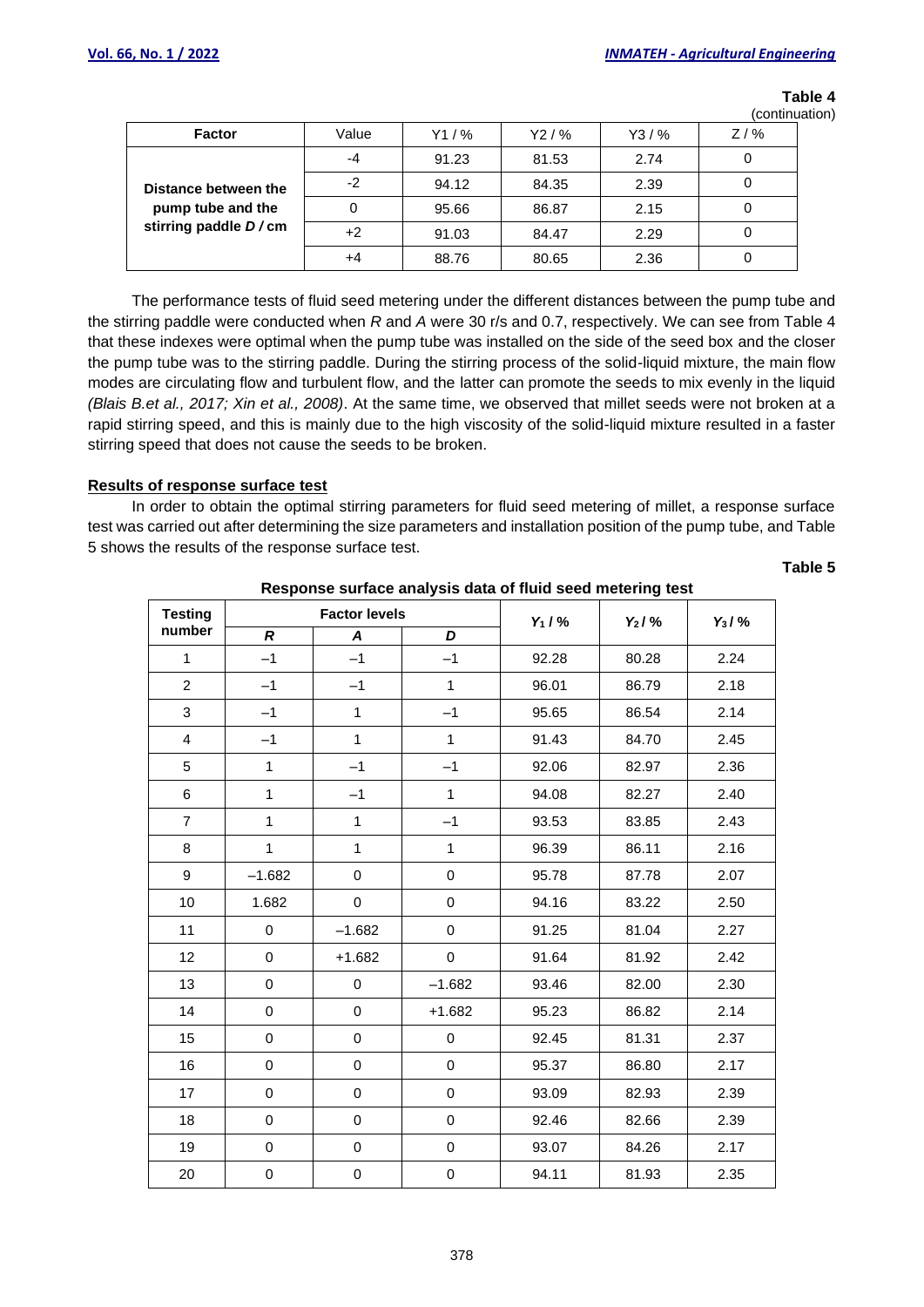Design Expert 11.0 was conducted to analyze the test results to reveal the relationships between the factors and the evaluation indexes of fluid seed metering, and the regression equations were determined as follows:

$$
Y_1 = -0.06R^2 - 85.21A^2 - 0.19D^2 + 3.38R + 118.63A - 0.16D + 0.14RA + 0.02RD - 0.36AD + 1.60
$$
 (5)

$$
Y_2 = -0.08R^2 - 127.75A^2 - 0.28D^2 + 4.27R + 160.30A - 2.42D + 0.5RA + 0.05RD - 1.25AD - 30.07
$$
 (6)

$$
Y_3 = 0.0027R^2 + 4.17A^2 + 0.029D^2 - 0.22R - 7.70A - 0.07D + 0.07RA + 0.001RD + 0.06AD + 8.13
$$
 (7)

# **Table 6**

| Regression equation analysis of variance results |                                                   |             |                |                                           |                |              |                                   |                |              |
|--------------------------------------------------|---------------------------------------------------|-------------|----------------|-------------------------------------------|----------------|--------------|-----------------------------------|----------------|--------------|
| Source of<br>variation                           | <b>Right rate of hill distance</b><br>$Y_1 / Y_0$ |             |                | Right rate of seeds per hill<br>$Y_2 / %$ |                |              | Rate of no seed hill<br>$Y_3/Y_0$ |                |              |
|                                                  | <b>DOF</b>                                        | F-<br>Value | p-Value        | <b>DOF</b>                                | <b>F-Value</b> | p-Value      | <b>DOF</b>                        | <b>F-Value</b> | p-Value      |
| Model                                            | 9                                                 | 20.39       | $<$ 0.0001**   | 9                                         | 10.55          | $<$ 0.0001** | 9                                 | 19.43          | $<$ 0.0001** |
| R-R                                              | 1                                                 | 3.02        | 0.11           | 1                                         | 17.58          | $0.0018**$   | 1                                 | 13.47          | $0.0043**$   |
| A-A                                              | 1                                                 | 6.56        | $0.03*$        | 1                                         | 4.66           | 0.0562       | 1                                 | 7.51           | $0.02*$      |
| D-D                                              | 1                                                 | 13.62       | $0.004**$      | 1                                         | 0.30           | 0.60         | 1                                 | 0.96           | 0.35         |
| RA                                               | 1                                                 | 0.15        | 0.71           | 1                                         | 1.36           | 0.27         | 1                                 | 6.33           | $0.03*$      |
| RD.                                              | 1                                                 | 1.52        | 0.25           | 1                                         | 5.44           | $0.04*$      |                                   | 0.61           | 0.45         |
| AD                                               | 1                                                 | 0.16        | 0.70           | 1                                         | 1.36           | 0.27         |                                   | 0.61           | 0.45         |
| $R^2$                                            | 1                                                 | 112.90      | $<$ 0.0001**   | 1                                         | 154.03         | $<$ 0.0001** | 1                                 | 38.27          | $0.0001**$   |
| $A^2$                                            | 1                                                 | 40.18       | $<$ 0.0001**   | 1                                         | 63.93          | $<$ 0.0001** | 1                                 | 15.06          | $0.0031**$   |
| $D^2$                                            | 1                                                 | 32.13       | $0.0002**$     | 1                                         | 49.31          | $<$ 0.0001** | 1                                 | 113.06         | $<$ 0.0001** |
| Residual                                         | 10                                                |             |                | 10                                        |                |              | 10                                |                |              |
| Lack of fit                                      | 5                                                 | 1.89        | 0.25           | 5                                         | 1.45           | 0.35         | 5                                 | 1.15           | 0.44         |
| Error                                            | 5                                                 |             | $R^2 = 0.9483$ | 5                                         |                |              | 5                                 |                |              |
| Total                                            | 19                                                |             |                | 19                                        | $R^2 = 0.9627$ |              | 19                                | $R^2 = 0.9459$ |              |

*Note: \* represents significant (p<0.05), \*\* represents highly significant (p<0.01).*

Table 6 shows the variance analysis of regression models of the right rate of hill distance, right rate of seeds per hill and rate of no seed hill. The response surface models of these evaluation indexes were significant (*p*<0.01). The lack of fit *F*-value was not significant (*p*>0.05) and the fitting degrees *R<sup>2</sup>* were larger than 0.94, indicating that the regression models were valid.

The significance of the influence of each factor on the evaluation indexes in the regression equation was determined by the *F* test. The evaluation index of the right rate of hill distance showed that the quadratic terms of *R*, *A* and *D* and the linear term of *D* were highly significant (*p*<0.01), and the linear term of *A* was significant (*p*< 0.05), but the linear term of *R* had no significant effect on the right rate of hill distance (*p*>0.05). The primary and secondary orders of each factor that affected the right rate of hill distance were *D*, *A* and *R*. The evaluation index of the right rate of seeds per hill showed that the quadratic terms of *R*, *A* and *D* were extremely significant (*p*<0.01), and the linear term of *R* was highly significant (*p*<0.01), and the interaction term between *R* and *D* were significant (*p*<0.05). The primary and secondary orders of each factor that affected the right rate of seeds per hill were *R*, *A* and *D*.

The evaluation index of the rate of no seed hill showed that the quadratic terms of *R*, *A* and *D* and the linear term of *R* were extremely significant (*p*<0.01), and the linear term of *A* and the interaction term between *R* and *A* were significant ( $p$ <0.05). The primary and secondary orders of each factor that affected the rate of no seed hill were *R*, *A* and *D*.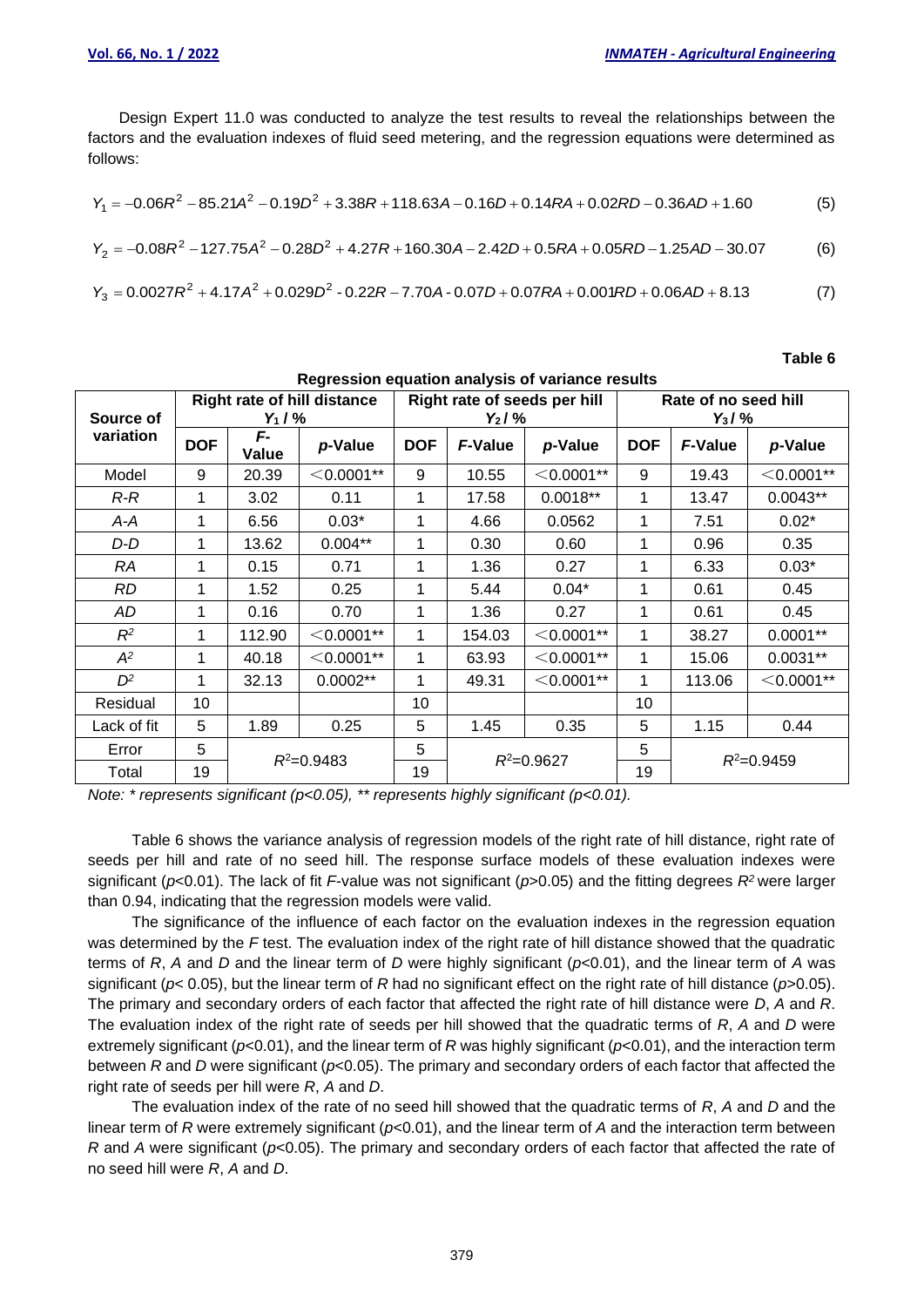#### **Vol. 66, No. 1 / 2022** *INMATEH - Agricultural Engineering*



**Fig. 4 - Response surface of various factors on the evaluation indexes of fluid seed metering test**

Any two factors were fixed to 0 level, and the response surface was obtained according to regression equations (5), (6) and (7), respectively (Fig. 4).

The response surface figures showed that the change of the fluid seeding performance indexes were consistent with the single-factor experiment, and the interaction terms *R* and *D* was significant for *Y*2, which indicated that the combined effect of stirring speed and the ratio between the length of stirring paddle and the diameter of seed box could improve the right rate of seeds per hill. Meanwhile, the interaction terms *R* and *A* were significant for *Y*3, which indicated that the combined effect of the stirring speed and the distance between the pump tube and the stirring paddle could decrease the rate of no seed hill.

The Design expert 11.0 was adopted to the optimization of the fluid seed metering performance indexes to get the technical parameters of stirring, and the optimization equation is as follows:

$$
\begin{cases}\n\max Y_1(R, A, D) \\
\max Y_2(R, A, D) \\
\min Y_3(R, A, D) \\
-1.682 \le R \le 1.682 \\
-1.682 \le A \le 1.682 \\
-1.682 \le D \le 1.682\n\end{cases}
$$
\n(8)

The stirring parameters  $(R, A \text{ and } D)$  for the maximization of  $Y_1$  and  $Y_2$ , and the minimization of  $Y_3$ predicted from the response surface models were as follows: the stirring speed of 30.21 r/s, the ratio between the length of stirring paddle and the diameter of seed box of 0.69, and the distance between the pump tube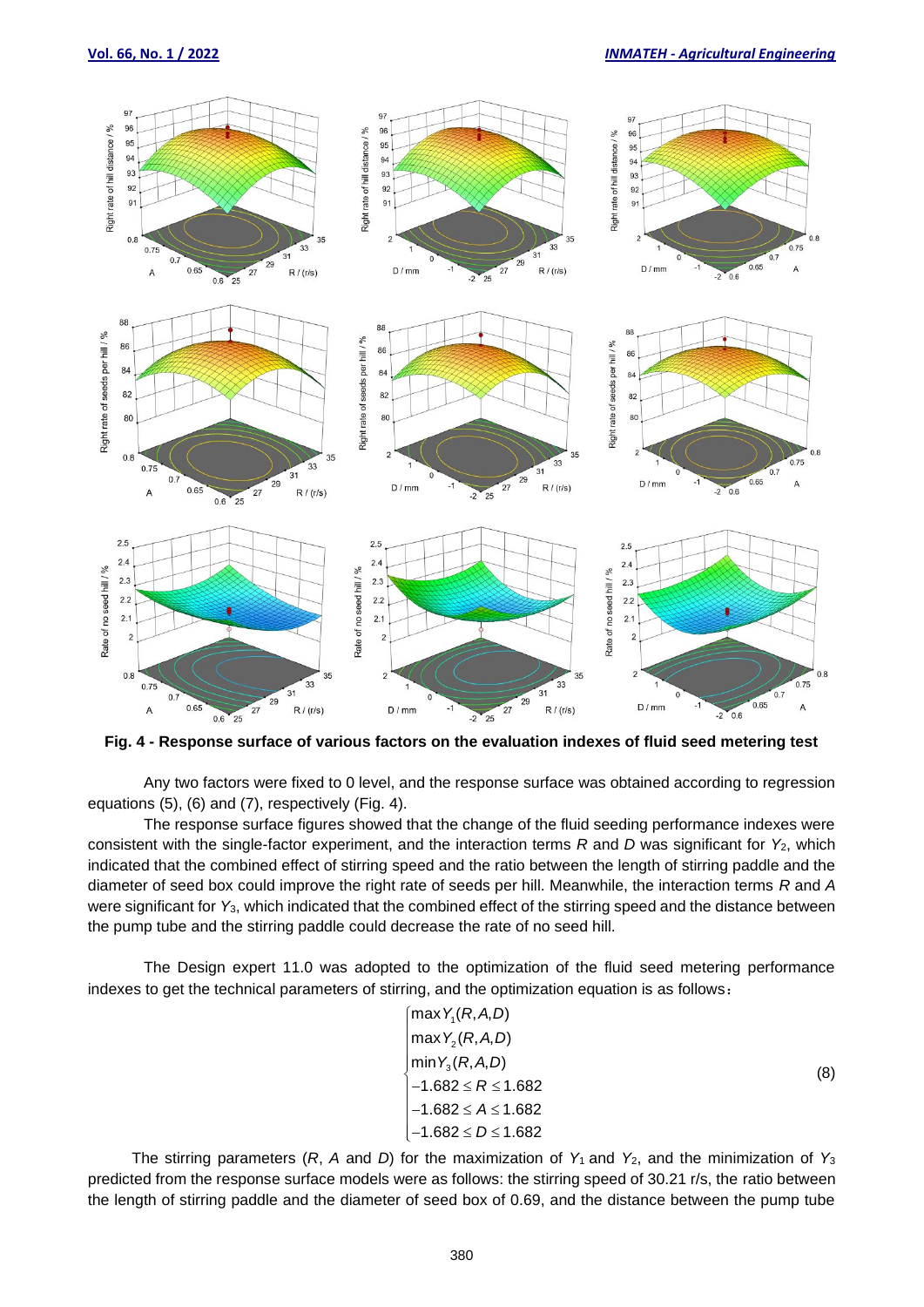# **Vol. 66, No. 1 / 2022** *INMATEH - Agricultural Engineering*

and the stirring paddle of 0.11 cm. Under these parameters, the predicted values of the right rate of hill distance, right rate of seeds per hill and rate of no seed hill were 95.76%, 86.77% and 2.14%, respectively. The feasibility of the optimization results was validated through a verifying test. The test results are shown in Table 7. The error of *Y*1, *Y*<sup>2</sup> and *Y*<sup>3</sup> between the actual results and the predicted values were less than 4%, indicating that the response surface model determined in this research was reliable. It can also be seen from Table 7 that the performance indexes of fluid seed metering have been improved after adding the stirring device, which has a reference value for improving the performance of millet fluid seeding.

#### **Table 7**

| <b>Testing</b>               | <b>Results</b> |             |           | Error of $Y_1$ | Error of $Y_2$ | Error of $Y_3 / N_0$ |  |
|------------------------------|----------------|-------------|-----------|----------------|----------------|----------------------|--|
|                              | $Y_1 / Y_0$    | $Y_2 / V_0$ | $Y_3/Y_0$ | /%             | /%             |                      |  |
| <b>Predicted values with</b> | 95.76          | 86.77       | 2.14      |                |                |                      |  |
| stirring device              |                |             |           | 1.69           | 2.92           | 3.27                 |  |
| <b>Measured values with</b>  | 94.14          | 84.24       | 2.21      |                |                |                      |  |
| stirring device              |                |             |           |                |                |                      |  |
| <b>Measured values</b>       |                |             |           |                |                |                      |  |
| without stirring             | 90.02          | 80.55       | 3.19      |                |                |                      |  |
| device                       |                |             |           |                |                |                      |  |

#### **Results of verifying tests**

#### **CONCLUSIONS**

The mechanical stirring device was added to the performance test of millet fluid seed metering, and the optimal stirring parameters of fluid seed metering were obtained based on the response surface test method, and the following conclusions were drawn:

(1) The inner diameter (thickness) of the pump tube suitable for millet fluid seed metering was 4.8 (1.6) mm, and the seeding performance indexes were the best when it was installed on the side of the seed box.

(2) According to the response surface test, the stirring speed, ratio between the length of stirring paddle and the diameter of seed box and distance between the pump tube and the stirring paddle have an influence on the seeding performance indexes of the right rate of hill distance, right rate of seeds per hill and rate of no seed hill.

(3) The optimal stirring parameters predicted from the response surface model were the stirring speed of 30.21 r/s, the ratio between the length of stirring paddle and the seed box diameter of 0.69 and the distance between the pump tube and the stirring paddle of 0.11 cm. The right rate of hill distance, right rate of seeds per hill and rate of no seed hill were 95.76%, 86.77% and 2.14%, respectively, and the error of these evaluation indexes from the actual results were less than 4%.

(4) Compared with the seed metering performance without the stirring device, the uniformity of the indexes with the addition of the stirring device were improved, which can provide references for improving the uniformity of the millet fluid seeding.

### **ACKNOWLEDGEMENTS**

Thanks to the financial support provided by the Science and Technology Innovation Projects of Higher Education Institutions in Shanxi Province (2020L0147), the Basic Research Program of Shanxi Province (20210302124250) and the Science and Technology Innovation Fund Project of Shanxi Agricultural University (2020BQ11).

### **REFERENCES**

- [1] Blais B., Bertrand F., (2017), CFD-DEM investigation of viscous solid-liquid mixing: Impact of particle properties and mixer characteristics, *Chemical Engineering Research & Design*, Vol. 2017, Issue 118, pp. 270-285, London/England;
- [2] Chen P., Zhang W., Luo W., et al.,(2010), Synthesis of super absorbent polymers by irradiation and their applications in agriculture, *Journal of Applied Polymer Science*, Vol. 93, Issue 4, pp. 59-65, San Hoboken/USA;
- [3] Cui Q.L., Hou H.M., Zheng D.C., et al.,(2017), Design and test of tilt dise-type fine and small-amount seed metering device for foxtail millet, *Transactions of the Chinese Society of Agricultural Engineering* Vol. 32, Issue 12, pp.17-23, Beijing/P.R.C.;